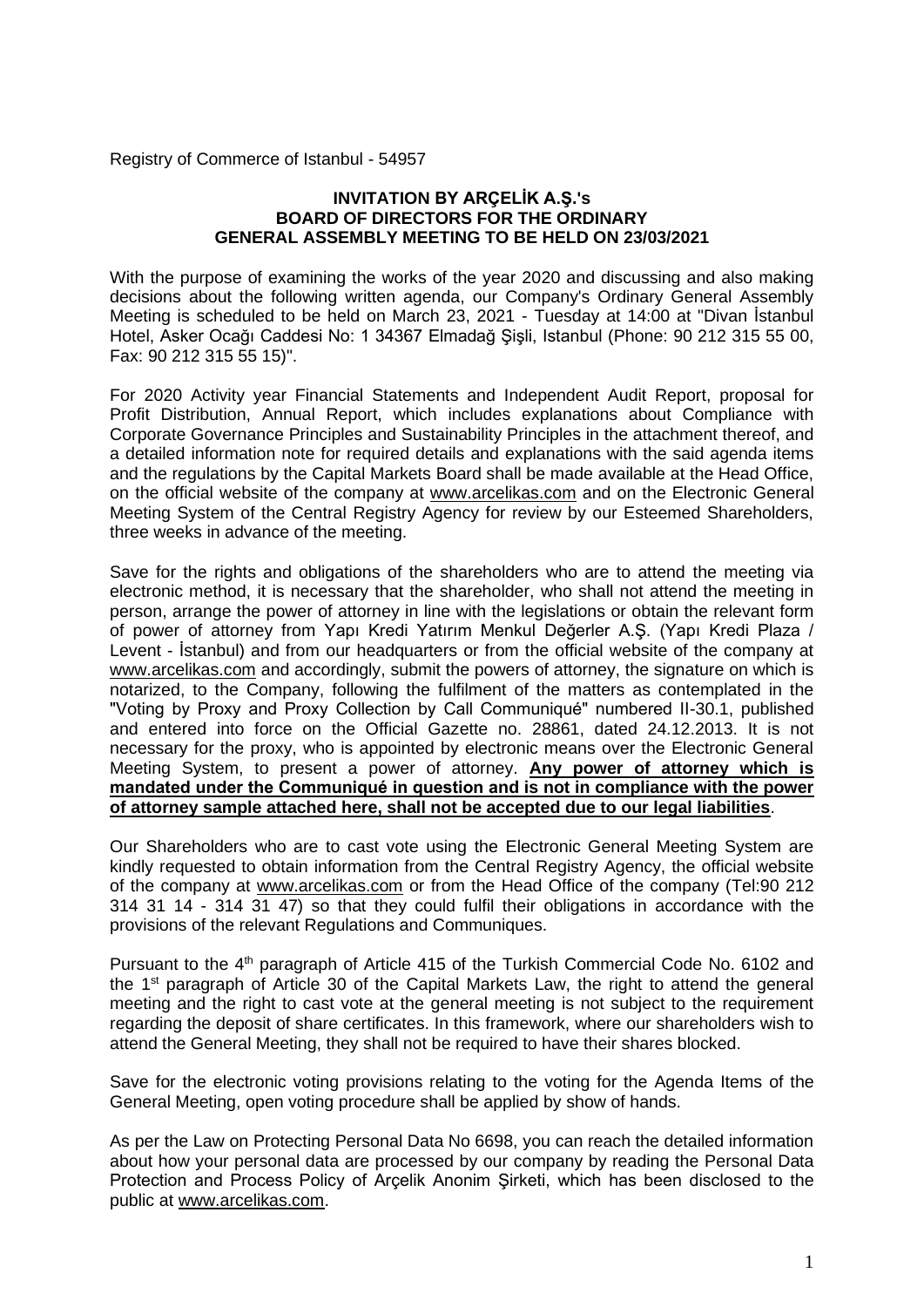Due to the Covid-19 epidemic affecting the world, the meeting will be held in accordance with the Pandemic rules announced by official institutions, we would like to point out that the new rules to be announced by official institutions on this matter should be followed closely by our shareholders.

Media organs are invited to the General Assembly Meeting.

In respect of the registered shares that are traded at the exchange pursuant to the Capital Markets Law, no individual notice shall be served to the shareholders by a registered mail.

Kindly submitted for the information of the esteemed shareholders.

ARÇELİK A.Ş. BOARD OF DIRECTORS

Company Address: Karaağaç Caddesi No: 2-6 Sütlüce 34445 Beyoğlu-Istanbul Commercial Registry and Number: Istanbul - 54957

Appendices:

-Agenda

-Power of Attorney Sample

-Draft Articles of Association amendment

Mersis No: 0073001800000022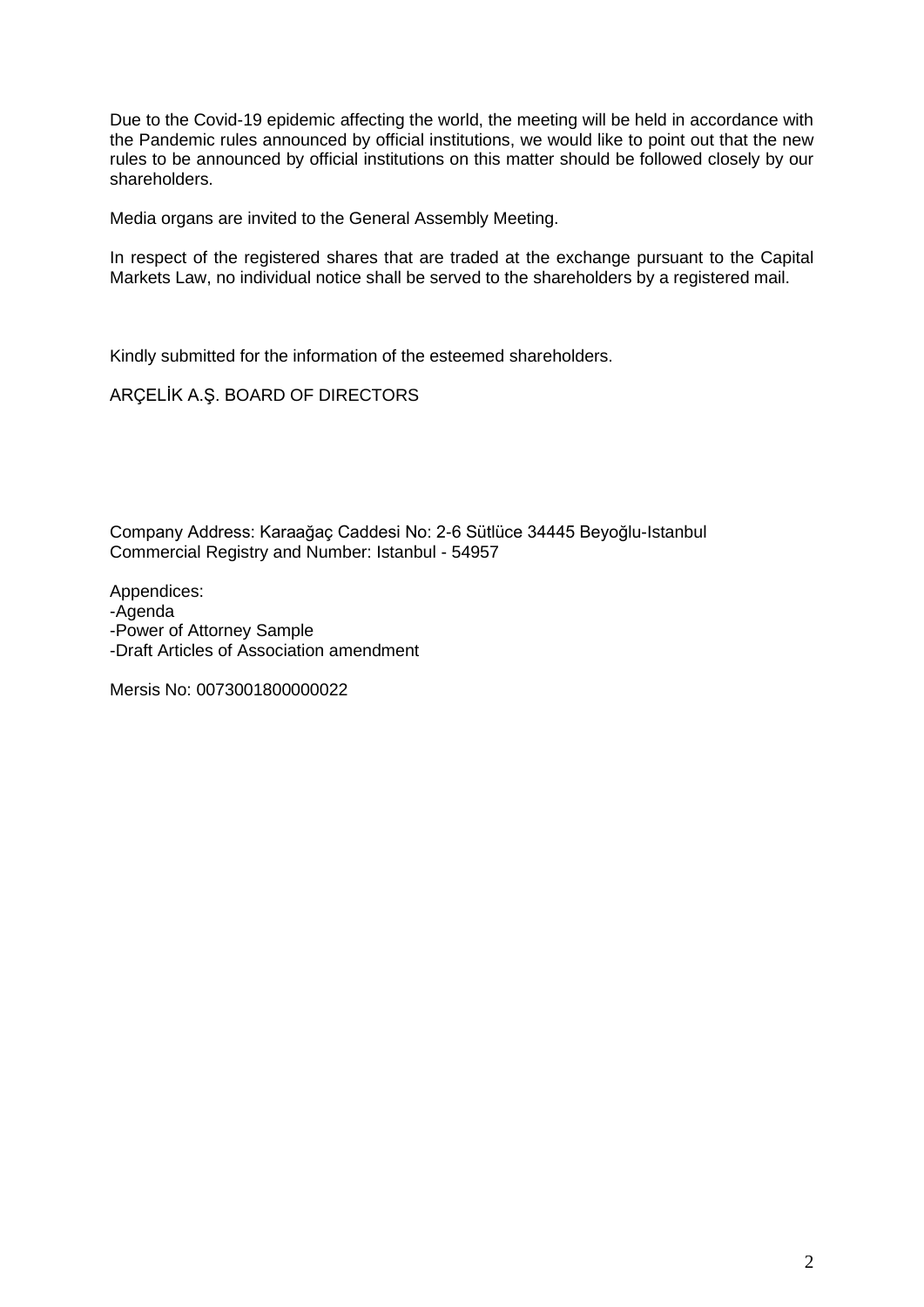## **AGENDA OF ARÇELİK A.Ş.'s ORDINARY GENERAL ASSEMBLY MEETİNG TO BE HELD ON 23/03/2020**

1. Opening and election of the Chairman of the Meeting,

2. Reading, discussing and approving the 2020 Annual Report prepared by the Company Board of Directors,

3. Reading the Summary of Independent Audit Report for 2020 accounting period,

4. Reading, discussing and approving the Financial Statements related to the 2020 accounting period,

5. Acquittal of each member of the Board of Directors in relation to the activities of Company in 2020,

6. Acceptance, acceptance after amendment or refusal of the offer of the Board of Directors in accordance with the Company's profit distribution policy regarding the distribution of the profits of 2020 and the date of the distribution of profits,

7. Acceptance, acceptance after amendment or refusal of the Board of Directors' offer for amending Article 6 entitled "Capital" of the Company Articles of Association,

8. Acceptance, acceptance after amendment or refusal of our subsidiary Arçelik Pazarlama A.Ş.'s share pledge program for taking pledge of Arçelik A.Ş. shares owned by Arçelik Pazarlama A.Ş.'s dealers for the purpose of collateral against the receivables, in accordance with the Capital Markets Law and the relevant regulations.

9. Determining the number and duty term of the Members of the Board of Directors, making elections in accordance with the determined number of members, selecting the Independent Members of the Board of Directors,

10. Informing and approval of the Shareholders about the Remuneration Policy for the Members of the Board of Directors and Top Managers and the payments made within the scope of the policy in accordance with the Corporate Governance Principles,

11. Determining annual gross salaries of the members of the Board of Directors,

12. Approval of the Independent Auditing Institution selected by the Board of Directors in accordance with the Turkish Commercial Code and the Capital Markets Board regulations,

13. Approval of the Donation and Sponsorship Policy, informing the shareholders about the donations made by the Company in 2020 and determining an upper limit for donations to be made in 2021,

14. Informing the shareholders about the collaterals, pledges, mortgages and surety granted in favour of third parties and the income and benefits obtained in 2020 by the Company and subsidiaries in accordance with Capital Markets Board regulations,

15. Authorising the shareholders holding management capacity, the Members of the Board of Directors, top managers and their spouses and relatives by blood and marriage up to the second degree within the framework of the articles 395th and 396th of Turkish Commercial Code and informing shareholders about transactions performed within the scope during 2020 as per the Corporate Governance Communiqué of Capital Markets Board,

16. Wishes and opinions.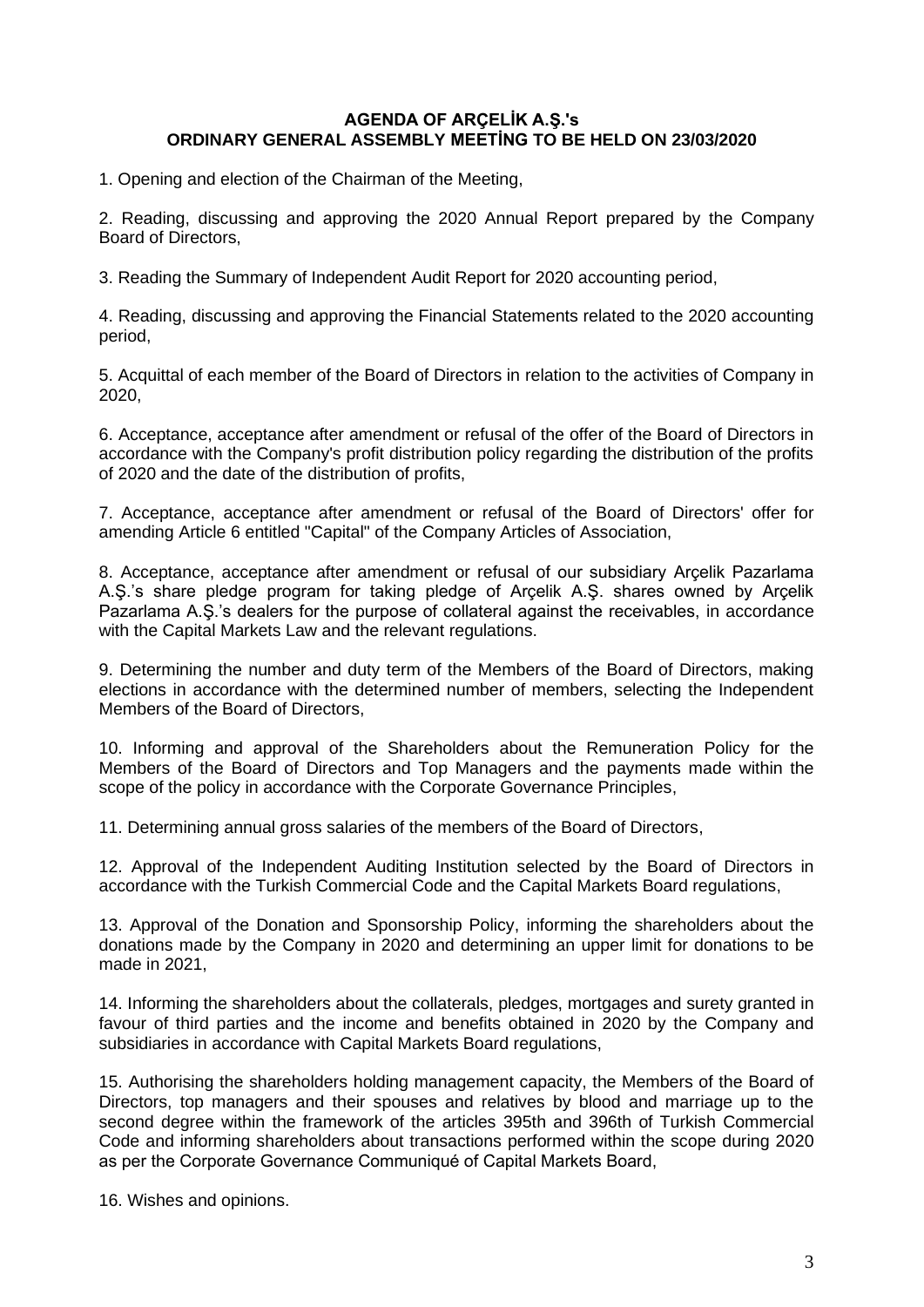# **ARÇELİK A.Ş. AMENDMENT TO ARTICLES OF ASSOCIATION**

| ANGELIN A.G. AMENDMENT TO ANTIGLES OF ASSOCIATION<br><b>CURRENT TEXT</b>                                                                                                                                                                                                                                                                                                                                                                                                                                                                                                                                                                                                                                                                                                                                                                                                                                                                                                                                                                                                                                                                                                                                                                                                                                                                                                                                                                                                                                                                     | <b>NEW TEXT</b>                                                                                                                                                                                                                                                                                                                                                                                                                                                                                                                                                                                                                                                                                                                                                                                                                                                                                                                                                                                                                                                                                                                                                                                                                                                                                                                                                                                                                                                                                                                                   |
|----------------------------------------------------------------------------------------------------------------------------------------------------------------------------------------------------------------------------------------------------------------------------------------------------------------------------------------------------------------------------------------------------------------------------------------------------------------------------------------------------------------------------------------------------------------------------------------------------------------------------------------------------------------------------------------------------------------------------------------------------------------------------------------------------------------------------------------------------------------------------------------------------------------------------------------------------------------------------------------------------------------------------------------------------------------------------------------------------------------------------------------------------------------------------------------------------------------------------------------------------------------------------------------------------------------------------------------------------------------------------------------------------------------------------------------------------------------------------------------------------------------------------------------------|---------------------------------------------------------------------------------------------------------------------------------------------------------------------------------------------------------------------------------------------------------------------------------------------------------------------------------------------------------------------------------------------------------------------------------------------------------------------------------------------------------------------------------------------------------------------------------------------------------------------------------------------------------------------------------------------------------------------------------------------------------------------------------------------------------------------------------------------------------------------------------------------------------------------------------------------------------------------------------------------------------------------------------------------------------------------------------------------------------------------------------------------------------------------------------------------------------------------------------------------------------------------------------------------------------------------------------------------------------------------------------------------------------------------------------------------------------------------------------------------------------------------------------------------------|
|                                                                                                                                                                                                                                                                                                                                                                                                                                                                                                                                                                                                                                                                                                                                                                                                                                                                                                                                                                                                                                                                                                                                                                                                                                                                                                                                                                                                                                                                                                                                              |                                                                                                                                                                                                                                                                                                                                                                                                                                                                                                                                                                                                                                                                                                                                                                                                                                                                                                                                                                                                                                                                                                                                                                                                                                                                                                                                                                                                                                                                                                                                                   |
| <b>Article 6 - CAPITAL</b>                                                                                                                                                                                                                                                                                                                                                                                                                                                                                                                                                                                                                                                                                                                                                                                                                                                                                                                                                                                                                                                                                                                                                                                                                                                                                                                                                                                                                                                                                                                   | <b>Article 6 - CAPITAL</b>                                                                                                                                                                                                                                                                                                                                                                                                                                                                                                                                                                                                                                                                                                                                                                                                                                                                                                                                                                                                                                                                                                                                                                                                                                                                                                                                                                                                                                                                                                                        |
| The Company has adopted authorized<br>capital system in accordance with the<br>provisions of Law nr. 6362 and transited to<br>authorized capital system with 28.10.1982<br>dated and 61 numbered permit of Capital<br>Markets Board.<br>Upper limit of Company's authorized capital<br>is TL 1,500,000,000.00 (One billion and five<br>hundred million Turkish Liras), divided into<br>150,000,000,000.00 (One hundred and fifty<br>billion) registered shares, each with<br>- a<br>nominal value of 1 (One) Kurus.<br>The permit provided by the CMB for the<br>upper limit of authorized capital is valid for<br>the years between 2017-2021 (5 years). At<br>the end of 2021, even if upper limit of<br>authorized capital are not attained, in order to<br>enable board of directors to take capital<br>increase decision after 2021, it is mandatory<br>to obtain authority from general assembly for<br>a new period not exceeding 5 years by<br>obtaining the permit of Capital Markets Board<br>for previously permitted upper limit or a new<br>case abovementioned<br>upper<br>limit.<br>In.<br>authorization shall not be obtained, the<br>Company cannot make a capital increase by<br>a decision of the board of directors.<br>The issued capital of Company is TL<br>675,728,205.00 (Six hundred seventy five<br>million and seven hundred twenty eight<br>thousand and two hundred and five Turkish<br>Liras) and mentioned issued capital is fully<br>paid as free of collusion.<br>Corporate stocks are tracked based<br>on | The Company has adopted authorized<br>capital system in accordance with the<br>provisions of Law nr. 6362 and transited to<br>authorized capital system with 28.10.1982<br>dated and 61 numbered permit of Capital<br>Markets Board.<br>Upper limit of Company's authorized capital<br>is TL 1,500,000,000.00 (One billion and five<br>hundred million Turkish Liras), divided into<br>150,000,000,000.00 (One hundred and fifty<br>billion) registered shares, each<br>with<br>- a<br>nominal value of 1 (One) Kurus.<br>The permit provided by the CMB for the<br>upper limit of authorized capital is valid for<br>the years between 2021-2025 (5 years). At<br>the end of 2025, even if upper limit of<br>authorized capital are not attained, in order to<br>enable board of directors to take capital<br>increase decision after 2025, it is mandatory<br>to obtain authority from general assembly for<br>a new period not exceeding 5 years by<br>obtaining the permit of Capital Markets Board<br>for previously permitted upper limit or a new<br>In In<br>case abovementioned<br>upper<br>limit.<br>authorization shall not be obtained, the<br>Company cannot make a capital increase by<br>a decision of the board of directors.<br>The issued capital of Company is TL<br>675,728,205.00 (Six hundred seventy five<br>million and seven hundred twenty eight<br>thousand and two hundred and five Turkish<br>Liras) and mentioned issued capital is fully<br>paid as free of collusion.<br>Corporate stocks are tracked based<br>on |
| within<br>records<br>the<br>framework<br>οf<br>dematerialization principles.<br>If necessary, Company's capital may be<br>increased or decreased within the framework<br>of the provisions of Turkish Commercial                                                                                                                                                                                                                                                                                                                                                                                                                                                                                                                                                                                                                                                                                                                                                                                                                                                                                                                                                                                                                                                                                                                                                                                                                                                                                                                             | within<br>records<br>the<br>framework<br>of<br>dematerialization principles.<br>If necessary, Company's capital may be<br>increased or decreased within the framework<br>of the provisions of Turkish Commercial                                                                                                                                                                                                                                                                                                                                                                                                                                                                                                                                                                                                                                                                                                                                                                                                                                                                                                                                                                                                                                                                                                                                                                                                                                                                                                                                  |
| Code and Capital Markets Board.<br>The Board of Directors is authorized to<br>increase the issued capital by issuing new<br>shares up to upper limit of authorized capital<br>when deemed as necessary in accordance<br>with the provisions of Capital Markets Law<br>and to take decisions on limiting the rights of<br>shareholders for acquiring new shares and<br>on issuing shares at a premium or under its<br>nominal value. Authority of limiting the new<br>share acquirement shall not be used in a way<br>that causes disparity among shareholders.                                                                                                                                                                                                                                                                                                                                                                                                                                                                                                                                                                                                                                                                                                                                                                                                                                                                                                                                                                               | Code and Capital Markets Board.<br>The Board of Directors is authorized to<br>increase the issued capital by issuing new<br>shares up to upper limit of authorized capital<br>when deemed as necessary in accordance<br>with the provisions of Capital Markets Law<br>and to take decisions on limiting the rights of<br>shareholders for acquiring new shares and<br>on issuing shares at a premium or under its<br>nominal value. Authority of limiting the new<br>share acquirement shall not be used in a way<br>that causes disparity among shareholders.                                                                                                                                                                                                                                                                                                                                                                                                                                                                                                                                                                                                                                                                                                                                                                                                                                                                                                                                                                                    |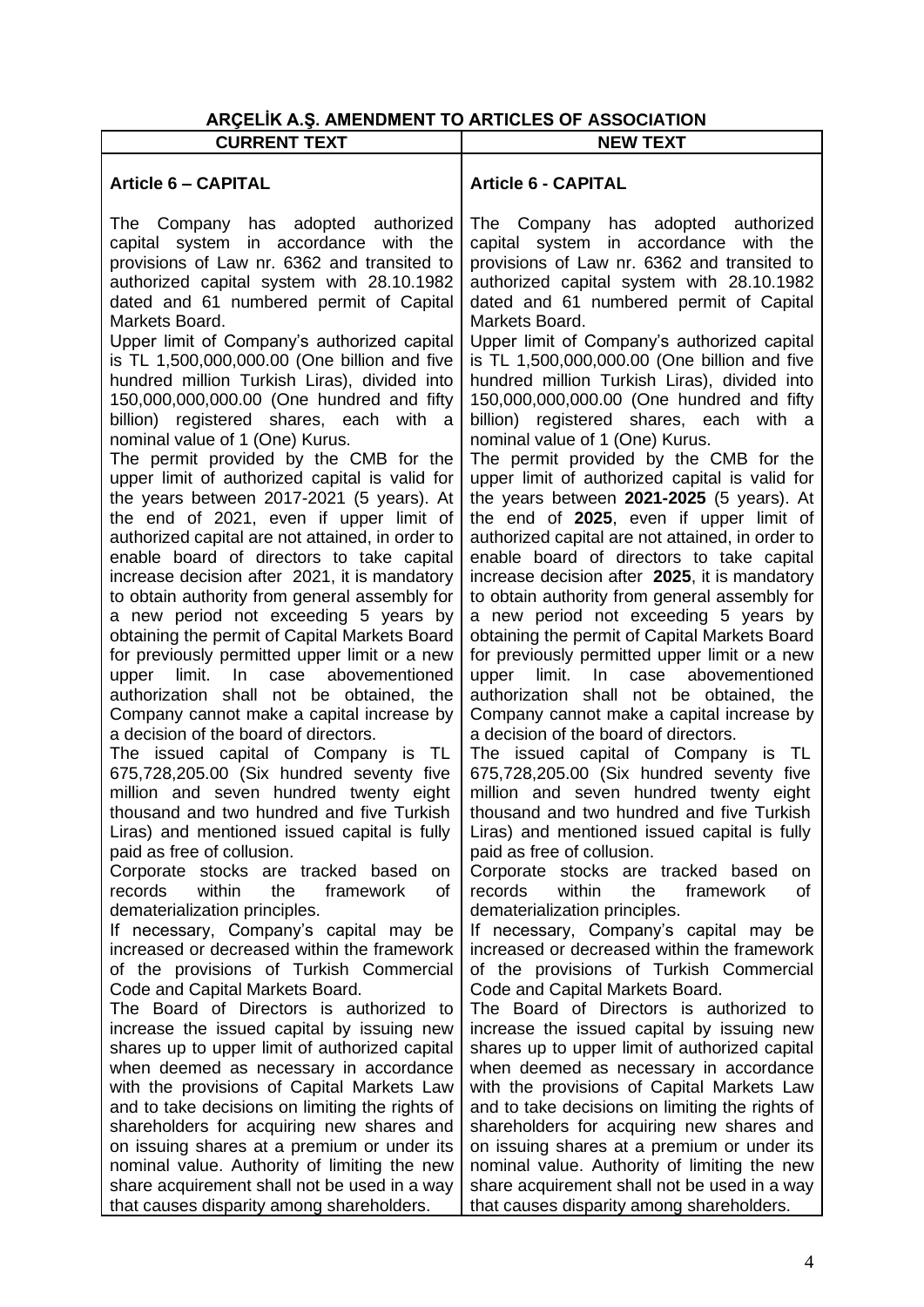## **POWER OF ATTORNEY**

## **ARÇELİK A.Ş.**

I hereby authorise and appoint as proxy \_\_\_\_\_\_\_\_\_\_\_\_\_\_\_\_\_\_\_\_\_\_\_\_\_\_\_\_\_\_\_\_\_ who is introduced below in detail to represent me, to vote, to submit proposals and to sign necessary documents on behalf of me at Arçelik A.Ş.'s general assembly meeting scheduled to be held on 23.03.2021, Tuesday, at 14:00, at "Divan İstanbul Hotel, Asker Ocağı Caddesi No:1 34367 Elmadağ Şişli, İstanbul" in accordance with the following:

Proxy's (\*);

Name Surname/Commercial Title:

T.R. ID No/Tax ID, Commercial Registry and Number with MERSIS number: (\*) Submitting equivalents of information referred for Proxies with foreign nationality is mandatory.

## **A) SCOPE OF THE POWER TO REPRESENT**

Scope of the power to represent must be determined by choosing either (a), (b) or (c) for the following sections numbered 1 and 2.

- 1. Regarding the Issues in Agenda of General Assembly;
	- a) Proxy shall be authorised to vote as per her/his own opinion.
	- b) Proxy shall be authorised to vote as per the proposals of the partnership management.

| c) Proxy shall be authorised to cast vote as per the instructions given in the table. |  |
|---------------------------------------------------------------------------------------|--|
| Instructions:                                                                         |  |

In the event that the shareholder chooses (c) option, instructions specific to agenda items shall be given provided that one of the options given against the relevant agenda item of general assembly is checked (acceptance or refusal), or if refusal option is chosen, by specifying opposition note which is required to be written in moments of general assembly (if any).

| Gündem Maddeleri                                                                                                                                                                                                                                                                                                                                 |  | Red | <b>Muhalefet</b><br>Serhi |
|--------------------------------------------------------------------------------------------------------------------------------------------------------------------------------------------------------------------------------------------------------------------------------------------------------------------------------------------------|--|-----|---------------------------|
| 1. Opening and election of the Chairman of the Meeting,                                                                                                                                                                                                                                                                                          |  |     |                           |
| 2. Reading, discussing and approving the 2020 Annual Report prepared by the Company<br>Board of Directors,                                                                                                                                                                                                                                       |  |     |                           |
| 3. Reading the Summary of Independent Audit Report for 2020 accounting period,                                                                                                                                                                                                                                                                   |  |     |                           |
| 4. Reading, discussing and approving the Financial Statements related to the 2020<br>accounting period,                                                                                                                                                                                                                                          |  |     |                           |
| 5. Acquittal of each member of the Board of Directors in relation to the activities of<br>Company in 2020,                                                                                                                                                                                                                                       |  |     |                           |
| 6. Acceptance, acceptance after amendment or refusal of the offer of the Board of<br>Directors in accordance with the Company's profit distribution policy regarding the<br>distribution of the profits of 2020 and the date of the distribution of profits,                                                                                     |  |     |                           |
| 7. Acceptance, acceptance after amendment or refusal of the Board of Directors' offer for<br>amending Article 6 entitled "Capital" of the Company Articles of Association,                                                                                                                                                                       |  |     |                           |
| 8. Acceptance, acceptance after amendment or refusal of our subsidiary Arcelik<br>Pazarlama A.Ş.'s share pledge program for taking pledge of Arçelik A.Ş. shares owned<br>by Arçelik Pazarlama A.Ş.'s dealers for the purpose of collateral against the receivables,<br>in accordance with the Capital Markets Law and the relevant regulations. |  |     |                           |
| 9. Determining the number and duty term of the Members of the Board of Directors,<br>making elections in accordance with the determined number of members, selecting the<br>Independent Members of the Board of Directors,                                                                                                                       |  |     |                           |
| 10. Informing and approval of the Shareholders about the Remuneration Policy for the<br>Members of the Board of Directors and Top Managers and the payments made within<br>the scope of the policy in accordance with the Corporate Governance Principles,                                                                                       |  |     |                           |